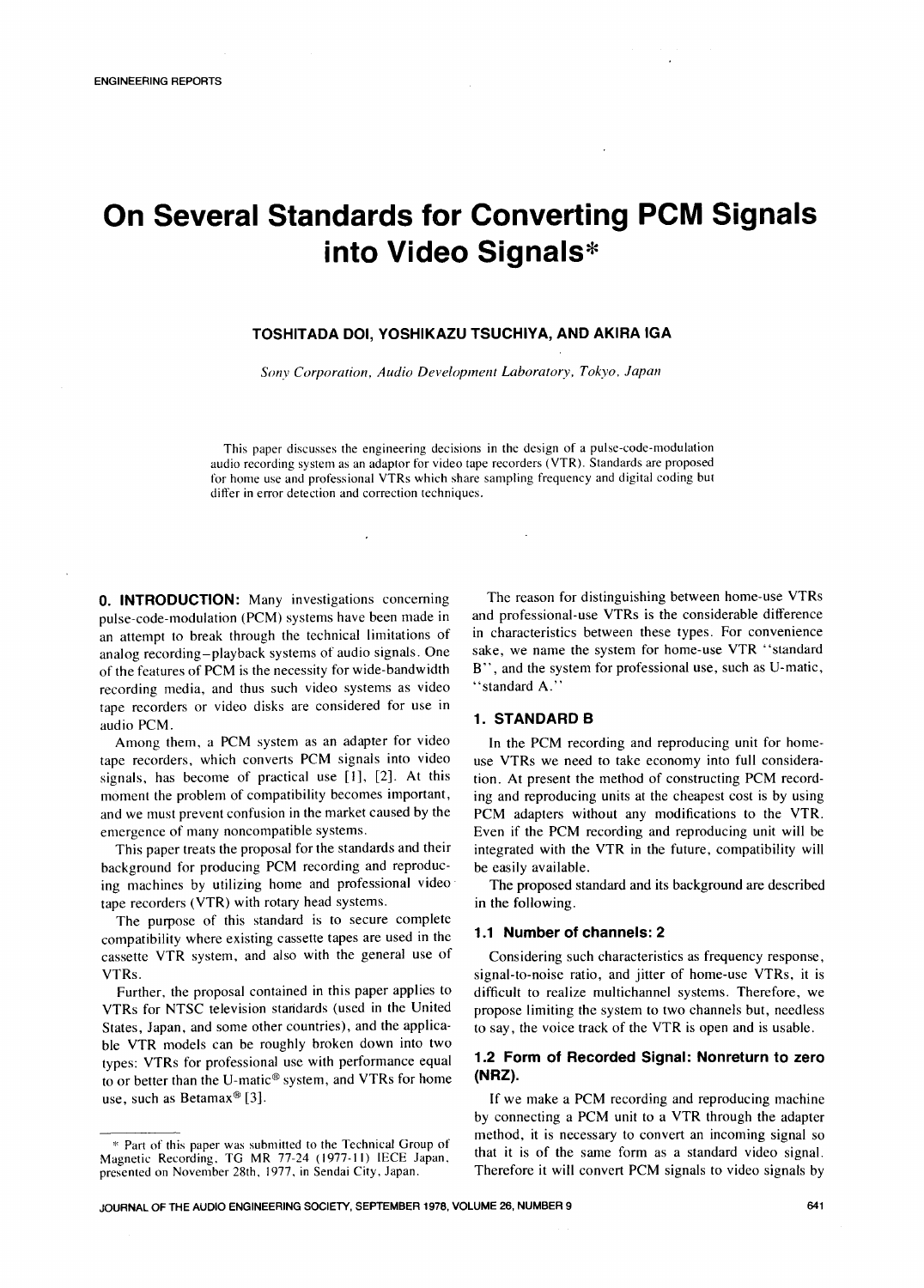### TOSHITADA DOI ET AL. **ENGINEERING REPORTS**

including vertical synchronizing and horizontal syn-<br>chronizing pulses.<br>be put is subject to the condition shown in Eq. (2). Here

the spectrum density in each of these modulations.<br>A characteristic of BIPHASE and DM is that the direct

A characteristic of BIPHASE and DM is that the direct When considering the characteristics (mainly dynamic current portion is excluded, or is quite small. However, range) of the PCM recording and reproducing machine current portion is excluded, or is quite small. However, range) of the PCM recording and reproducing machine, this has reduced importance because the video signal is not the number of bits necessary for one word is 26 to 3 this has reduced importance because the video signal is not the number of bits necessary for one word is 26 to 32, and recorded directly on a tape, but is converted to FM further, additional bits are necessary to compensat recording at the final stage. Furthermore, 3 PM<sup>3</sup> encoding has recently been announced, but the circuits required are has recently been announced, but the circuits required are Therefore, considering the frequency response and jitter<br>characteristics of VTRs, it is difficult to put four words

Modulation without self-clock (that is, NRZ) can easily in one horizontal (1H) line and three words are more<br>be adopted by virtue of the horizontal synchronizing appropriate. It is possible to put a nonintegral number of be adopted by virtue of the horizontal synchronizing appropriate. It is possible to put a nonintegral number of pulses between which the jitter is small enough. Addition-<br>words in 1H (for instance, 3.5 words), but it is no ally the modulators and demodulators for NRZ are the advisable because the synchronizing and data-processing most simple and economic. ost simple and economic.<br>
Therefore, we propose using NRZ.<br>
In view of the above the nu

### 1.3 Sampling Frequency: 44.05594 kHz.

The sampling frequency was determined by considering the following conditions.

1) The frequency band of the domestic signal capable  $\frac{1 \text{V}}{2}$  is given by recording and reproducing is do to 20 kHz. Therefore of recording and reproducing is dc to 20 kHz. Therefore considering the problem in making filters to prevent aliasing noise, the minimum sampling frequency  $f_s$  is

$$
f_s \ge 42 \text{ kHz} \tag{1}
$$

**Note:** Figs. 2 and 3 show typical characteristics of elliptic filters of 9 poles and 13 poles, respectively. Fig. 2a shows the circuit and the element values of a 9-pole filter shows the circuit and the element values of a 9-pole filter The master clock which generates horizontal syn-<br>designed for consumer-use PCM machines, where the absorption and variable pulses at a must of the idea designed to consumer-use PCM machines, where the chronizing and vertical pulses, etc., must coincide with equivalent resistances of coils measured at 20 kHz are equivalent resistances of coils measured at 20 kHz are the master clock that makes the sampling frequency.<br>added. Fig. 2b and c shows frequency-gain characteris-<br>Therefore, the master algebraica at least he said. added. Fig. 2b and c shows frequency-gain characteris-<br>tics, and Fig. 2d and e shows phase and group-delay<br>multiple of the contribution frequency of the distribution of the same integer tics, and Fig. 2d and e shows phase and group-delay multiple of the sampling frequency, and  $f_{eq} = 31.468528$  characteristics. Fig. 3a, b, and c shows the gain characcharacteristics. Fig. 3a, b, and c shows the gain charac-<br>teristics of a 13-pole filter, and Fig. 3d shows its phase<br>highest frequency in relation to the cumphrenicle planel. teristics of a 13-pole filter, and Fig. 3d shows its phase highest frequency in relation to the synchronizing signal.<br>Characteristics.

2) If we record and reproduce PCM signals without tions shown in the Eqs. (1), (3), and (4) are indicated in redesigning the VTR, we need vertical synchronizing and Table I, which also shows the ratio of f to form and redesigning the v<sub>TR</sub>, we need vertical synchronizing and Table I, which also shows the ratio of  $f_s$  to  $f_{eq}$ , namely, horizontal synchronizing pulses, so we cannot input PCM  $f_s : f_{eq} = m.n$ , where m and n are integers. data during these periods. Especially, the period of the  $f_s$ : $f_{eq} = m.n$ , where *m* and *n* are integers. vertical synchronizing pulse is equivalent to nine horizontal scan lines, and considering that the head switching point of helical scanning VTRs is about six horizontal lines maximum in advance of the front edge of the vertical less that we can put PCM data in one vertical  $(1 \vee)$  held.  $\frac{1}{\vee}$ synchronizing signals, there are 250 horizontal lines or Additionally, in view of the fact that we leave about two horizontal lines for system control, the number of horizon-  $\vec{z}$   $\vec{n}$ tal lines, namely,  $H_{\text{PCM}}$ , when we can put PCM data in each field, is

$$
H_{\text{PCM}} < 248. \tag{2}
$$

ronizing pulses.<br>
chronizing pulses.<br>
chronizing pulses, be put is subject to the conditionshown in Eq. (2). Here<br>
character the form of the PCM signal used here, we can we will determine the number of words to be put in As the form of the PCM signal used here, we can we will determine the number of words to be put in each  $H$  consider NRZ, BIPHASE,<sup>1</sup> DM,<sup>2</sup> etc., and Fig. 1 shows line. We define one word as one sample including the data line. We define one word as one sample including the data of two channels.

further, additional bits are necessary to compensate for the dropout errors.

exteristics of VTRs, it is difficult to put four words<br>Modulation without self-clock (that is, NRZ) can easily in one horizontal (1H) line and three words are more pulses between which the jitter is small enough. Addition-<br>ally the modulators and demodulators for NRZ are the advisable because the synchronizing and data-processing

In view of the above the number of words  $W_{\text{PCM}}$  of PCM data that can be put in IV is

$$
W_{\text{PCM}} < 3 \times H_{\text{PCM}} = 744. \tag{3}
$$

4) The maximum number of words that can be put in 1V is given by Eq.  $(3)$ , as a result of which the sampling

$$
f_s = WPCM \cdot f_v < 44.5954 \text{ kHz}
$$
 (4)

where  $f_v$  is the frequency of the vertical synchronizing **.** signal (NTSC)

$$
(f_{\rm v}=59.94006~{\rm Hz}).
$$

characteristics.<br>
2) If we record and reproduce PCM signals without  $\frac{1}{2}$  tions shown in the Eqs. (1) (3) and (4) are indicated in



A self-clocking code in which the logic level is indicated by  $\bigcup$ transitions or lack of transitions instead of by absolute voltage.  $A$  delay modulation which is also called modified FM or Miller code.

Miller code.<br><sup>3</sup> A three-position modulation which is a new kind of run length limited code. The contract of the contract of the contract of the Fig. 1. Spectrum density for several modulations.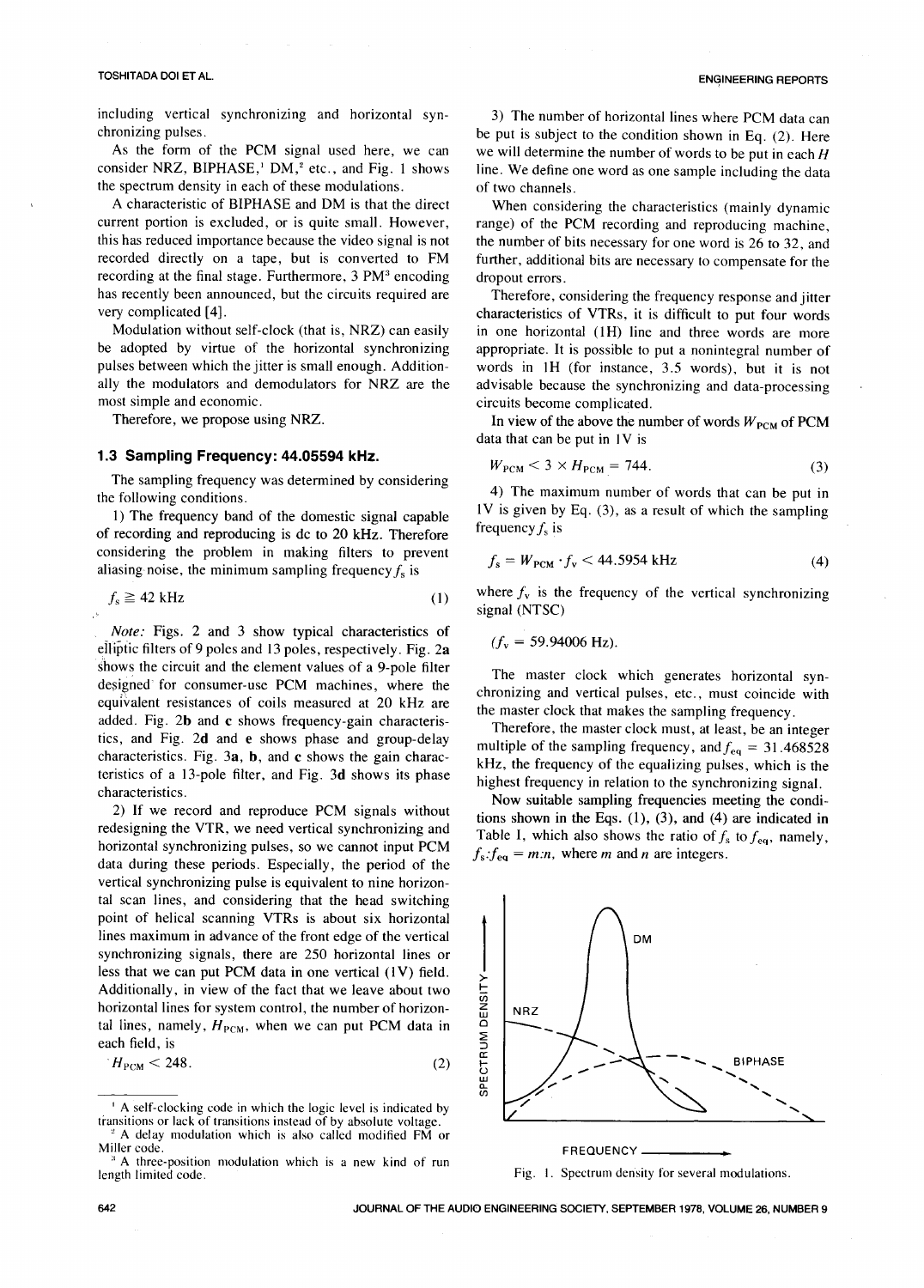

Fig. 2. Circui**t** and typical characteristics of 9-pole elliptic fi**l**ter.

serial bit clock frequency, must be *N* times the least filter, the higher the sampling frequency, the more desira-<br>common multiple of  $f_s$  and  $f_{eq}$ , where *N* is the number of ble. However, even if the sampling frequen common multiple of  $f_s$  and  $f_{eq}$ , where *N* is the number of ble. However, even if the sampling frequency is accepta-<br>bits for one word (in Table I, *N* is assumed to be 32). ble, there are some cases where the master c bits for one word (in Table I,  $N$  is assumed to be 32).

$$
f_{\rm M} = N \cdot n \cdot f_{\rm s} = N \cdot m \cdot f_{\rm eq}.\tag{5}
$$

The master clock frequency  $f_M$ , which also provides the Judging from the design of the antialiasing low-pass rial bit clock frequency, must be N times the least filter, the higher the sampling frequency, the more desira-Therefore, **Therefore**, **Therefore**, **Therefore**, **quency** is too high as in no. 1, no. 2, and no. 3 shown in Table I.

*f*  $\mathbf{I}$  *n* view of the above, the sampling frequency shown in no. 4 is very useful with 7.04895 MHz for the master  $H_{\text{PCM}}$  is the number of horizontal lines in one field, where clock. Fig. 4 shows the block diagram of frequency  $PCM$  data are put in [see Eq. (2)].<br> **PCM** data are put in [see Eq. (2)]. dividing from the master clock frequency (7.04895 MHz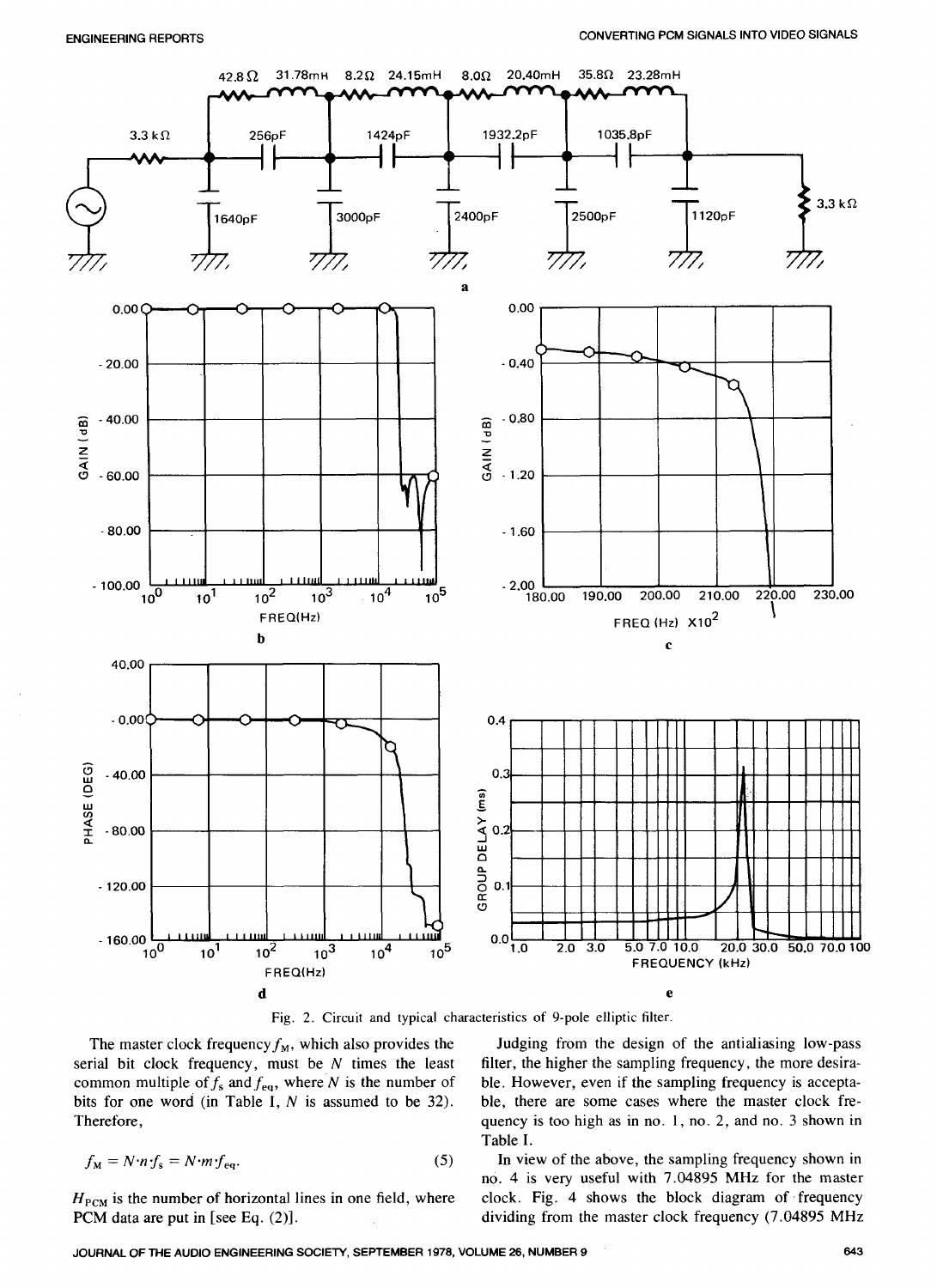

Fig. 3. Typical characteristics of 13-pole elliptic filter.

In the standard video signal, a front porch, horizontal back porch.<br>
nchronizing signal, and back porch are necessary, and As a result, we can put data of 94 bits in 1H, and the bit synchronizing, signal, and back porch are necessary, and As a result, we can put data of 94 bits in 1H, and the bit herein we will use an equivalent of 2 bits (about 1.13  $\mu$ s) transmission rate of the pseudo-video signa herein we will use an equivalent of 2 bits (about 1.13  $\mu$ s) transmission rate of the pseudor the front porch and an equivalent of 8 bits (about 4.5 1.762238 megabits per second. for the front porch and an equivalent of 8 bits (about  $4.5$ 

Table 1. Candidates for sampling frequency.  $f_H = 15.734264 \text{ kHz}$ 

| $H_{\rm{PCM}}$<br>$f_{\rm M}$ (MHz)<br>Number<br>$f_s$ (kHz)<br>$\boldsymbol{n}$<br>m<br>248<br>249.7342<br>175<br>44.59540<br>248<br>247<br>248.7273<br>175<br>2<br>44.41558<br>247<br>247.7203<br>246<br>175<br>3<br>44.23576<br>246<br>7.048950<br>245<br>7<br>5<br>44.05594<br>4<br>5<br>245.7063<br>244<br>175<br>43.87612<br>244<br>243<br>244.6993<br>243<br>175<br>43.69630<br>6<br>242<br>243.6923<br>7<br>175<br>242<br>43.51648<br>242.6853<br>241<br>175<br>8<br>43.33666<br>241<br>240<br>48.33561<br>48<br>35<br>9<br>43.15684<br>239<br>240.6713<br>175<br>239<br>10<br>42.97702<br>238<br>34.23776<br>34<br>25<br>42.79720<br>11<br>237<br>238.6573<br>237<br>175<br>42.61738<br>12<br>236<br>175<br>237.6503<br>236<br>42.43756<br>13<br>235<br>47.32867<br>35<br>47 |    |          |  |  |
|---------------------------------------------------------------------------------------------------------------------------------------------------------------------------------------------------------------------------------------------------------------------------------------------------------------------------------------------------------------------------------------------------------------------------------------------------------------------------------------------------------------------------------------------------------------------------------------------------------------------------------------------------------------------------------------------------------------------------------------------------------------------------------------|----|----------|--|--|
|                                                                                                                                                                                                                                                                                                                                                                                                                                                                                                                                                                                                                                                                                                                                                                                       |    |          |  |  |
|                                                                                                                                                                                                                                                                                                                                                                                                                                                                                                                                                                                                                                                                                                                                                                                       |    |          |  |  |
|                                                                                                                                                                                                                                                                                                                                                                                                                                                                                                                                                                                                                                                                                                                                                                                       |    |          |  |  |
|                                                                                                                                                                                                                                                                                                                                                                                                                                                                                                                                                                                                                                                                                                                                                                                       |    |          |  |  |
|                                                                                                                                                                                                                                                                                                                                                                                                                                                                                                                                                                                                                                                                                                                                                                                       |    |          |  |  |
|                                                                                                                                                                                                                                                                                                                                                                                                                                                                                                                                                                                                                                                                                                                                                                                       |    |          |  |  |
|                                                                                                                                                                                                                                                                                                                                                                                                                                                                                                                                                                                                                                                                                                                                                                                       |    |          |  |  |
|                                                                                                                                                                                                                                                                                                                                                                                                                                                                                                                                                                                                                                                                                                                                                                                       |    |          |  |  |
|                                                                                                                                                                                                                                                                                                                                                                                                                                                                                                                                                                                                                                                                                                                                                                                       |    |          |  |  |
|                                                                                                                                                                                                                                                                                                                                                                                                                                                                                                                                                                                                                                                                                                                                                                                       |    |          |  |  |
|                                                                                                                                                                                                                                                                                                                                                                                                                                                                                                                                                                                                                                                                                                                                                                                       |    |          |  |  |
|                                                                                                                                                                                                                                                                                                                                                                                                                                                                                                                                                                                                                                                                                                                                                                                       |    |          |  |  |
|                                                                                                                                                                                                                                                                                                                                                                                                                                                                                                                                                                                                                                                                                                                                                                                       |    |          |  |  |
|                                                                                                                                                                                                                                                                                                                                                                                                                                                                                                                                                                                                                                                                                                                                                                                       |    |          |  |  |
|                                                                                                                                                                                                                                                                                                                                                                                                                                                                                                                                                                                                                                                                                                                                                                                       | 14 | 42.25774 |  |  |
| 234<br>235.6364<br>175<br>234<br>15<br>42.07792                                                                                                                                                                                                                                                                                                                                                                                                                                                                                                                                                                                                                                                                                                                                       |    |          |  |  |

 $\times$  2).

In all these calculations we employed

where  $f_H$  is the frequency of horizontal synchronization of NTSC color.

The above discussions are based on the NTSC color frequency, and if we use the black and white frequency that is  $0.1\%$  higher, the sampling frequency becomes 44.1 kHz. Then 1764 words are allocated in one frame of PAL or SECAM video and 3,675 words for two frames of movie film.

### 11 42.79720 34 25 34.23776 238 **1.4** I**nterleaving: 1 block = 92 Words**

The problem of dropouts is important in the magnetic recording and reproduction of PCM. If a dropout occurs, the reproducing codes will become err*o*rs, and the most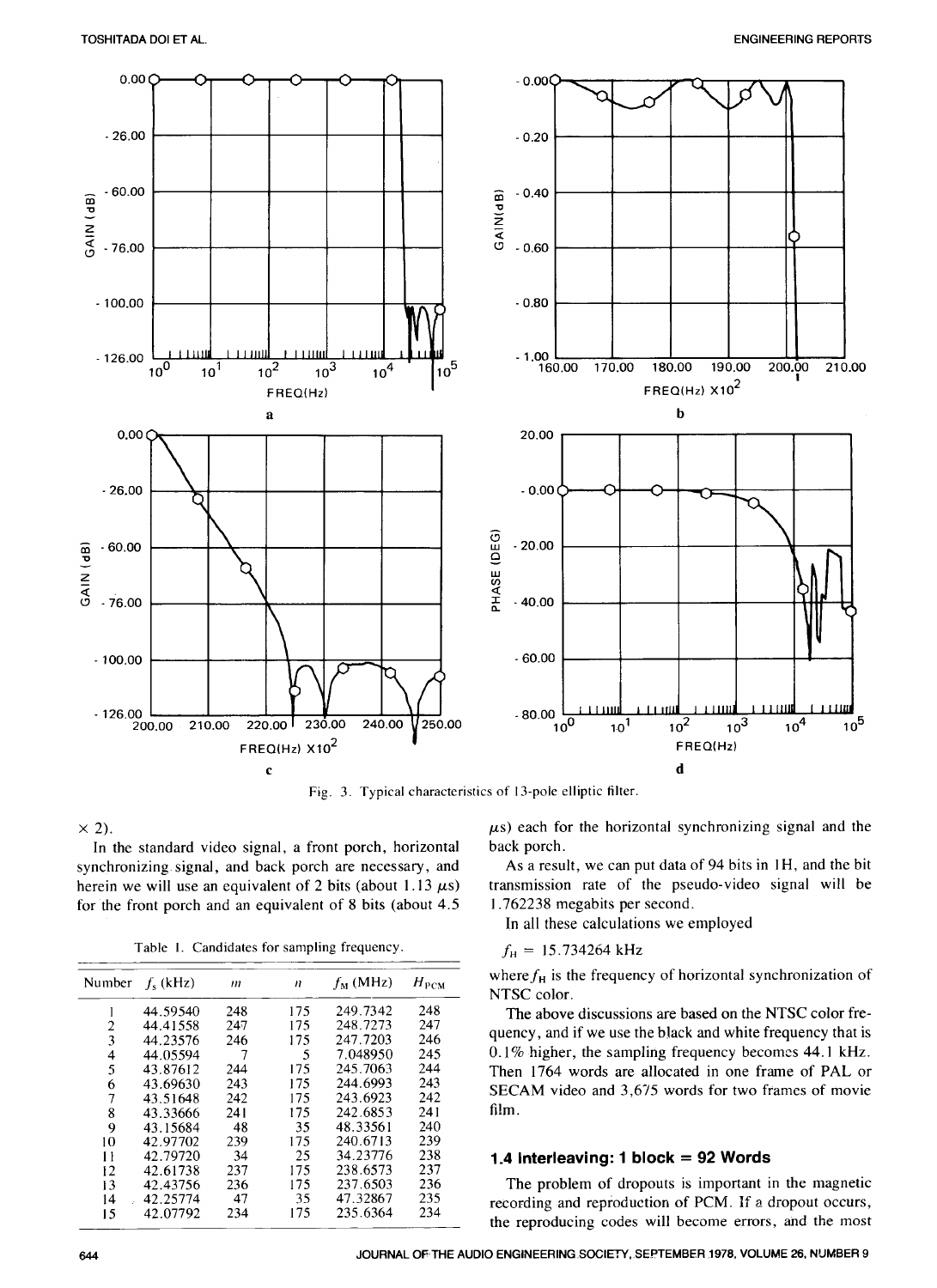complete method to compensate for them is the use of the above. We have also carried out computer simulation error-correcting codes. However, the errors in codes due of dropouts by a Gilbert model, and the result matched t to dropouts will be error bursts. About 30% redundancy is considered necessary for correcting the errors com-<br>pletely, although we carry out a proper interleave. Here, leaving methods, and it also indicates error distribution pletely, although we carry out a proper interleave. Here, if one word consists of 26 bits (we consider this value if one word consists of 26 bits (we consider this value where a burst error occurs due to dropouts. The figure the minimum necessary), the possible redundancy is 5 to shows in each system the initial order of words in the the minimum necessary), the possible redundancy is 5 to shows in each system the initial order of words in the 6 bits per word, or about 18%.

expect effective results, and so we consider it proper to in the lower tier. detect errors by error-detecting codes, and to interpolate with mean values.



ENGINEERING REPORTS CONVERTING PCM SIGNALS INTO VIDEO SIGNALS

of dropouts by a Gilbert model, and the result matched the measured values well [6], [7].

bits per word, or about 18%.<br>Therefore, even if we adopt correction codes, we cannot the middle tier, and the reorder of words by deinterleaving the middle tier, and the reorder of words by deinterleaving

| with mean values.                                                                                                                                                                                                                                                                                                                                                                                                                                                                                                                                                                                                                                                                                                                                                                                                                                                                                                                              |                                                                                                                                                                                                                                                                                                                                                                                                                                                                                                                                                                                                                                                                   |                                                                                                                         |                                                                                                                                                                                                                  |
|------------------------------------------------------------------------------------------------------------------------------------------------------------------------------------------------------------------------------------------------------------------------------------------------------------------------------------------------------------------------------------------------------------------------------------------------------------------------------------------------------------------------------------------------------------------------------------------------------------------------------------------------------------------------------------------------------------------------------------------------------------------------------------------------------------------------------------------------------------------------------------------------------------------------------------------------|-------------------------------------------------------------------------------------------------------------------------------------------------------------------------------------------------------------------------------------------------------------------------------------------------------------------------------------------------------------------------------------------------------------------------------------------------------------------------------------------------------------------------------------------------------------------------------------------------------------------------------------------------------------------|-------------------------------------------------------------------------------------------------------------------------|------------------------------------------------------------------------------------------------------------------------------------------------------------------------------------------------------------------|
| Using interpolation with mean values, error words are<br>dispersed at random, and errors of two words or more                                                                                                                                                                                                                                                                                                                                                                                                                                                                                                                                                                                                                                                                                                                                                                                                                                  | Dropout<br>Length                                                                                                                                                                                                                                                                                                                                                                                                                                                                                                                                                                                                                                                 | <b>Total Number</b><br>of Dropouts<br>$(1 h \times 6$ rolls)                                                            | Relative<br>Frequency:                                                                                                                                                                                           |
| must not occur in succession. For this purpose we use<br>word interleaving.<br>The length and method of interleaving blocks should be<br>determined by surveying the actual condition of dropouts.<br>a) Measurement of dropout [5]. We measured the<br>dropouts of home-use VTRs with a dropout-measuring<br>machine. We observed many differences among tapes with<br>regard to the number of dropouts, but little variation was<br>found in the length of dropouts.<br>A portion of the measured data is shown in the follow-<br>ing fig res. Fig. 5 shows the distribution of the length of<br>dropou when six rolls of tape sampled from six different<br>production lots were measured for 1 hour. Fig. 6 shows<br>the variation in dropouts among 1-hour tapes.<br>As is apparent in the above measurements, as the<br>dropout length decreases, the occurrence rate increases<br>exponentially, and a long dropout equivalent to 7H-9H | $\sim$ % H<br>$1/3$ H $\sim$ 2/3 H<br>$3/5$ H $\sim$ 1 H<br>$H \sim 1\frac{1}{3}H$<br>$1\frac{1}{3}$ H $\sim$ 1\% H<br>$1\% H \sim 2$ H<br>2 H $\sim$ 2\/ <sub>3</sub> H<br>$2\frac{1}{3}$ H $\sim$ 2\% H<br>$2\% H \sim 3$ H<br>$H \sim 3\% H$<br>3.<br>$3\% H \sim 3\% H$<br>$3\% H \sim 4$ H<br>4 H $\sim$ 4 $\frac{1}{3}$ H<br>4 <sup>1</sup> / <sub>3</sub> H $\sim$ 4 <sup>2</sup> / <sub>3</sub> H<br>$4\% H \sim 5$ H<br>5 H $\sim$ 5% H<br>5 <sup>1</sup> / <sub>3</sub> H $\sim$ 5 <sup>2</sup> / <sub>3</sub> H<br>5% H $\sim$ 6 H<br>$6 H \sim 6\% H$<br>6 <sup>1</sup> / <sub>3</sub> H $\sim$ 6 <sup>2</sup> / <sub>3</sub> H<br>$6\%$ H $\sim$ 7 H | 29750<br>13749<br>1913<br>532<br>147<br>59<br>31<br>22<br>15<br>11<br>9<br>3<br>7<br>7<br>3<br>$\overline{c}$<br>4<br>3 | 0.64295<br>0.29714<br>0.04134<br>0.01150<br>0.00318<br>0.00128<br>0.00067<br>0.00048<br>0.00032<br>0.00024<br>0.00019<br>0.00006<br>0.00015<br>0.00015<br>$-0.00006$<br>0.00002<br>0.00004<br>0.00009<br>0.00006 |
| will occur on rare occasions. However, it can be said that<br>no dropout occurs exceeding 10H. So we can say that<br>there will be no problem if we design interleaving to<br>compensate for dropouts equivalent to 15H.<br>We determine the block length of interleaving based on                                                                                                                                                                                                                                                                                                                                                                                                                                                                                                                                                                                                                                                             | $7 H \sim 7\frac{1}{3} H$<br>$7\% H \sim 7\% H$<br>$7\% H \sim 8$ H<br>8 $H \sim 8\% H$<br>$8\% H \sim 8\% H$<br>$8\% H \sim 9$ H<br>$H \sim 9\% H$<br>9.<br>$9\% H \sim 9\% H$<br>$9\% H \sim 10 H$                                                                                                                                                                                                                                                                                                                                                                                                                                                              |                                                                                                                         | 0.00002<br>0.00002<br>0.00002                                                                                                                                                                                    |
| e<br>⋒<br>$14.009$ MII <sub>n</sub> Moster algeb                                                                                                                                                                                                                                                                                                                                                                                                                                                                                                                                                                                                                                                                                                                                                                                                                                                                                               |                                                                                                                                                                                                                                                                                                                                                                                                                                                                                                                                                                                                                                                                   |                                                                                                                         |                                                                                                                                                                                                                  |

Fig. 5. Distribution of dropout.



JOURNAL OF THE AUDIO ENGINEERING SOCIETY, SEPTEMBER 1978, VOLUME 26, NUMBER 9 645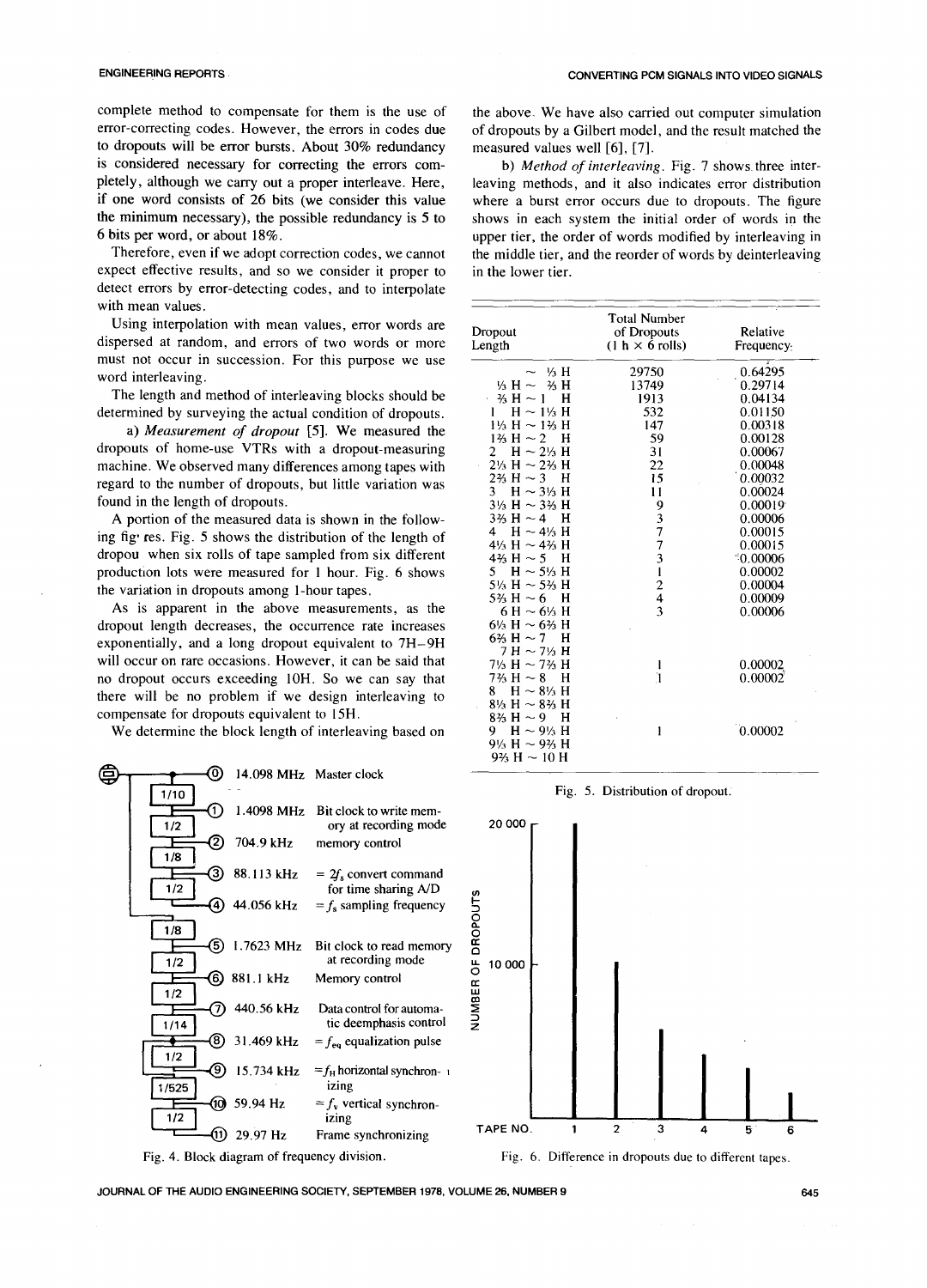### TOSHITADA DUI ET AL. ENGINE**E**RING REPORTS

According to Fig. 7, an error burst of *n* words or less The detection probability for a cyclic redundancy check can be replaced by random errors which do not continue (CRC) as the error-detecting code is about 98%, and is too<br>for two words or more.<br>low, judging from the number of dropouts which are

Errors occur once in two words in system 1, once in actually occurring.<br>Free words in system 2, and once in four words in However, if we add redundancy bits by consolidating three words in system 2, and once in four words in system 3.

A hearing test was carried out in order to find out the we consider a 28-bit word, we difference of the minimum detectable signal frequency (detection probability 99.9%). difference of the minimum detectable signal frequency (detection probability 99,9%).<br>(pure tone) for three types of interleaving methods, where As is apparent in Fig. 6, although the number of (pure tone) for three types of interleaving methods, where dropouts are compensated by mean-value interpolation.

interpolation for pure tones of 1 kHz or over, but we could detection probability needs to be 99.995% or more.<br>hardly observe any difference due to the three kinds of Therefore, we consider one word to consist of 26 bits, hardly observe any difference due to the three kinds of Therefore, we consider one interleaving, so we regard it as proper to use system  $1$  with 16 redundant bits in  $1\overline{H}$ . interleaving, so we regard it as proper to use system 1 which simplifies the interleaving circuit and memory.

the same length, we can minimize the block of interleaving.

By the preceding we will divide the 735 words that come during one vertical field into eight blocks, and will  $\frac{1}{10}$   $\frac{1}{10}$   $\frac{1}{\sqrt{2}}$ 

At this time the length of dropout which we can compensate is 15H or 1410 bits.

Fig. 9 shows the schematic diagram of the interleaving method, where the numbers express the sequence of the <sup>3</sup> data.

### 1.5 Redundancy Bit: 16 Bits (During 1H)

Having determined the sampling frequency, it is possible to put data of 94 bits into 1H.

In these data we will determine the number of bits that  $\begin{bmatrix} 1 & 2 \\ 3 & 4 \\ 6 & 7 \end{bmatrix}$ <br>e to be allocated as redundancy bits for detecting errors. are to be allocated as redundancy bits for detecting errors.<br>It is essential to put three words into 1H, and the  $\geq$ It is essential to put three words into 1H, and the  $\frac{X}{2}$  10<sup>-</sup>  $\boxed{V7\frac{X}{2}}$  INTERLEAVING SYSTEM 2 redundancy bits that are allocated to one word are  $5-6$  bits. bits.  $Q_{\text{o}}$ 





low, judging from the number of dropouts which are actually occurring.

three words, we can have 16 redundant bits for every three 26-bit words (detection probability 99.998%), and when c) *Limit of detection of mean-value interpolation* [8]. <sup>26</sup>-bit words (detection probability 99.998%), and when carried out in order to find out the we consider a 28-bit word, we have 10 redundant bits

dropouts are compensated by mean-value interpolation. dropouts differs greatly among tapes, it would be sufficient<br>As shown in Fig. 8, we found that we could detect to expect 20 000 dropouts per hour, and accordingly the to expect 20 000 dropouts per hour, and accordingly the detection probability needs to be 99.995% or more.

Also, we use CRC as the error-detecting code, and in This is because when compensating for error bursts of line with the recommendation by CCITT, the generator





646 JOURNAL OF THEAUDIO ENGINEERINGSOCI**ET**Y, SEPTEMBER 1978,VOLUME 26, NUMBER 9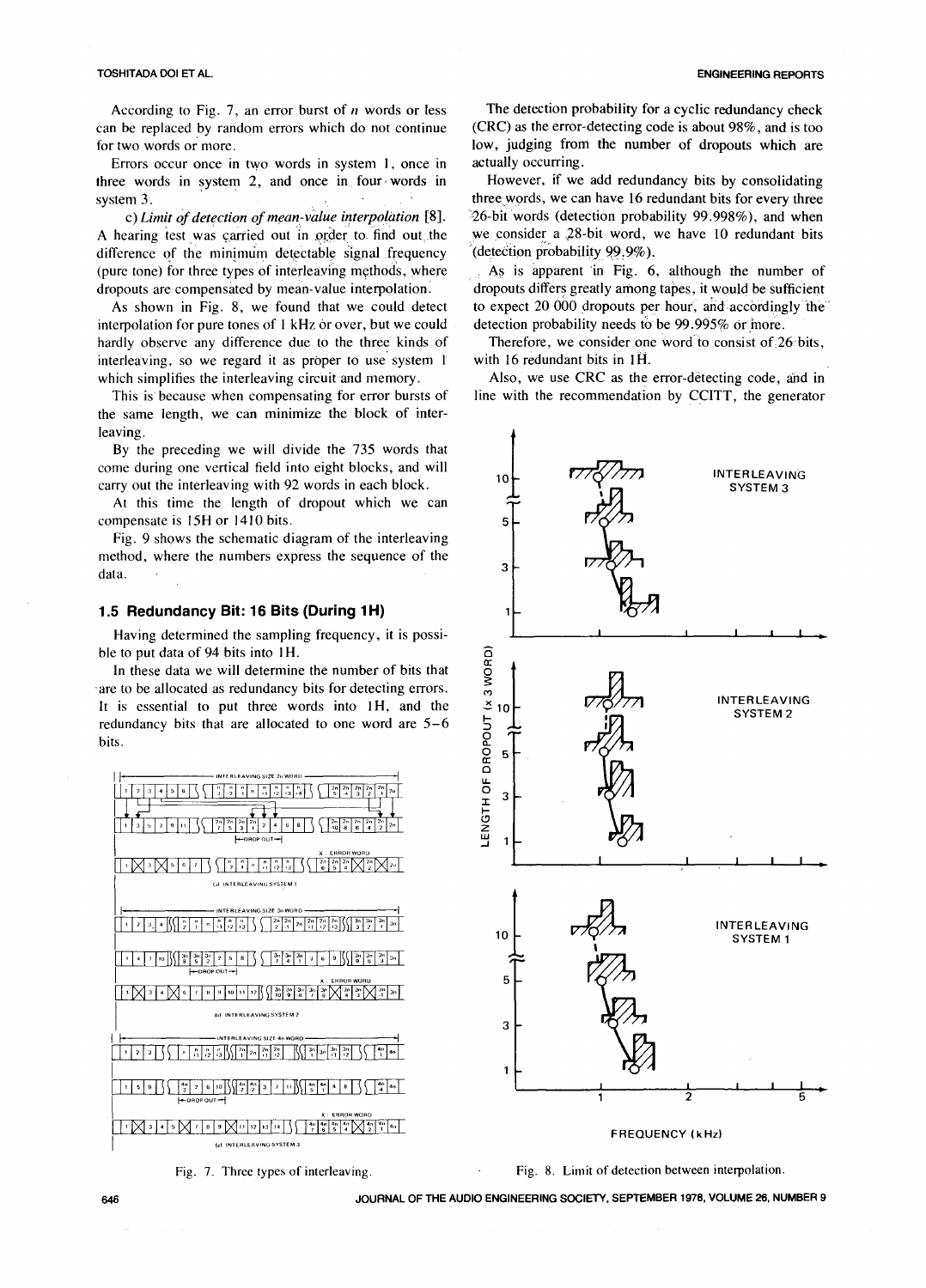$$
G(x) = x^{16} + x^{12} + x^5 + 1.
$$
 (6)

### 1.6 Tape Format

**Error-Correcting Codes**<br>
number of horizontal lines containing PCM data in one as a result of the determination

However, at present, 1H for the system control com-<br>prises the signal which shows the start of the PCM data (in one field), and the other IH is being used for the automatic

The remaining 3H can be used for automatic detection,<br>etc., such as in the case where the polygonal line quantiza-<br>The characteristics, jitter, signals-to-noise ratio, etc. etc., such as in the case where the polygonal line quantiza-<br>tion system (companding system) is changed. Fig. 10 shows the signals to be recorded.

reproducing machines which are being researched and

They are roughly broken down into those using rotary for this application.<br>heads and those using fixed heads of multitracks. The ones for this application.<br>we must transmit high-quality information on a low-

previously mentioned, employs rotary heads and is to be reproducing machine, and we have to use a combination of other error-detecting codes with interpolation circuits, used with VTRs for professional use (mainly U-matic).

If we use a professional VTR, there is enough band- Fig. II). width for the video signal band to be recorded and reproduced, and four channels are possible. But since it is difficult to record and reproduce each channel independently, it is advisable to use surplus bandwidth for improvement of resolution and compensation for dropouts.

Therefore we will use two channels as in standard B.

### 2.2 Form of Recording Signal: NRZ

We will employ NRZ for the same reasons as standard  $B$ .

### 2.3 Sampling Frequency: 44.05594 kHz

Between the PCM recording and reproducing machines Fig. 10. Recording and reproducing signal.

polynomial  $G(x)$  is **of standard A and standard B**, sampling frequency must be common because data might be dubbed as digital signals. Therefore we will use 44.05594 kHz in accordance with standard B.

# 2.4 Compensation for Errors : Correction by<br>Based on 44.05594 kHz for the sampling frequency, the Error-Correcting Codes

As a result of the determination of the sampling fre-<br>field is 245H, leaving vacant the equivalent of about 5H. <sup>H</sup>ere the system center learn. The sampling fre-<br>present the system center learn. The sampling of words runs

However, when using professional VTRs, the number detection of emphasis.<br>The remaining 3H can be used for automatic detection for consumer VTRs due to differences in frequency

can add 50% redundancy and employ an error-correcting code.

**2. STANDARD A Because the system is for professional use, we must not Because the system is for professional use, we must not** Many methods are available for PCM recording and lower the sound quality by dubbing or editing, and thus producing methods are available for PCM recording and error correction is essential.

developed for professional use at present.<br>They are roughly broken down into those using rotary<br>wised, but existing error-correction codes are not optimum

we must transmit high-quality information on a low-<br>quality transmission line in the audio PCM recording and<br>The second standard heirs agreement is this set of the set of the summission line in the audio PCM recording and The second standard being proposed in this article, as quality transmission line in the audio PCM recording and<br>reproducing machine, and we have to use a combination of

**2.1 Number of Channels: 2**  $\frac{1}{4}$  Note that in standard A one word is considered to be for one channel for the convenience in forming a cross word code (see<br>Fig. 11).







Fig. 9. Interleaving system for standard B. 1 field = 8 interleaving blocks =  $7 \times 92$  words + 91 words = 735 words

JOURNAL OF THE AUDIO ENGINEERING SOCIETY, SEPTEMBER 1978, VOLUME 26, NUMBER 9 **COMPANY 1978** 647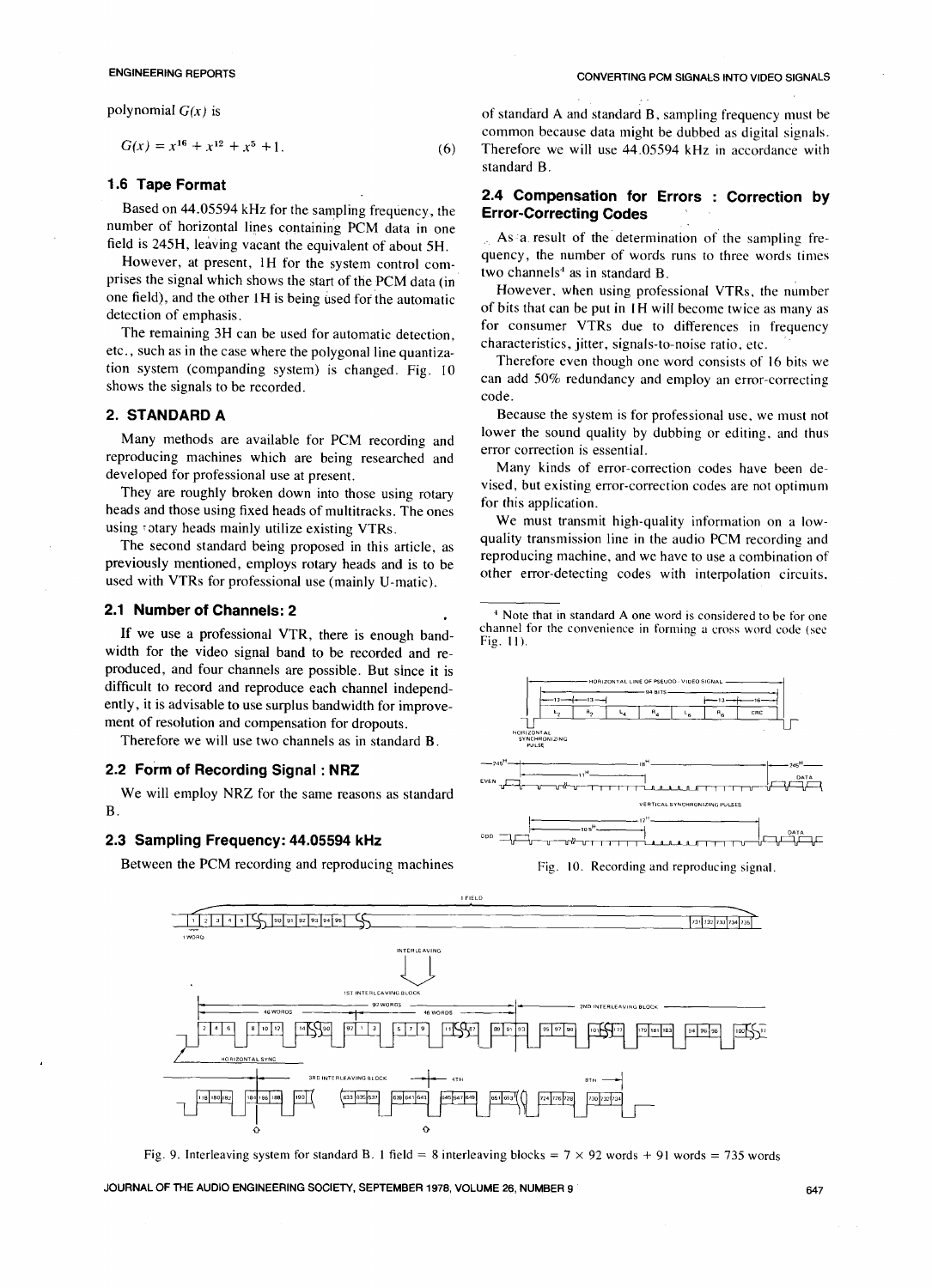etc., in case of errors beyond correction capacity.<br>
To solve these problems, cross word codes were de-<br>
We have describe To solve these problems, cross word codes were de-<br>vised suitable for audio use PCM recording and reproduc-<br>and reproducing mobines using VTBs, and reprosesd a

transmission vector as  $V$ , sindrome vector as  $S$ , check lacking. Nevertheless, this kind of system, utilizing un-<br>vector as  $H$ , error vector as  $E$ , and receiving vector as  $U$ , modified VTPs, is very useful, and is st vector as  $H$ , error vector as  $E$ , and receiving vector as  $U$ , modified VTRs, is very useful, and is strongly recom-<br>one example of this code is shown in the following mended for the following resears one: example of this code is shown in the following mended for the following reasons.<br>formula:

vector shown in Eq. (10), we can correct a burst error of  $\frac{WOTKS}{W}$  without any modification. four words, and simultaneously we can correct a random without any modification.<br>
4) There is a possibility of PCM broadcasting over ordierror of any two words out of a block of 12 words. In case  $\frac{4}{1}$  There is a possibility of PCM broadcasting over ordi-<br>nary TV channels using existing facilities. No technical of a three-word error, correction is possible up to  $46.4\%$ . nary TV channels using the station facilities. No technical problems are expected.

In view of the above, we use error correction by cross problems are expected.<br>Figs. 12 and 13 show examples of PCM systems

code and its interleaving systems, where the letters L and **while the PCM-1600 (F**<br>Both and have a standard A. Both have have a standard A. Both have a standard A. Both have have a standard A. B R represent left and right channels, respectively, and the already been marketed.<br>The authors will be gratified if this proposal is helpful subscript shows the sequence of data. The letter C means<br>shock will be gratified it this proposal is neipful<br>about word for the grace word code. The block consists of in commercializing PCM recording and reproducing check word for the cross word code. The block consists of  $\frac{m}{m}$  commercializing PCM recording and reproducing and reproducing and reproducing and reproducing and reproducing and reproducing and reproducing and reprodu three lines: the first and the third lines mainly consist of information words, while the second line is their parity. The interleaving is carried out by ordering every line of<br>each interleaving block as shown in Fig. 11. The authors would like

correct burst errors less than 2240 bits (11.7 horizontal lines) in one interleaved block of 6720 bits (35 horizontal horizontal lines) can be compensated by means of one-<br>word interpolation.<br>the English. word interpolation.

vised suitable for audio use PCM recording and reproduc-<br>ing machines [9]. These are described as follows.<br>sustant of converting PCM cionals into video cionals g machines [9]. These are described as follows. system of converting PCM signals into video signals.<br>(1) Definition of cross word codes. Representing a reachnical limitations are very tight, and flavibility is (1) *Definition* of cross word codes. Representing a Technical limitations are very tight, and flexibility is transmission vector as  $V$ , sindrome vector as  $S$ , check Lacking Newerhology this kind of quotam utilizing un

formulated. The system is very economical. An adapter costs only \$2000, and this will be greatly reduced within a few  $H V = 0$  ... (7) only \$2000, and this will be greatly reduced within a few<br> $H U = H E = S$  (8)  $(8)$  reasons Any VTR, including old-fashioned black and white  $U = V + E$  (9) machines, can be used. One VTR is usable for both video and hi-fi audio. This is economically attractive for con-

2) Various systems developed for VTR can be used for PCM systems. This includes editing machines, synchronized playback machines, remote-control systems, and SMPTE time-code devices. PCM recording or  $\begin{bmatrix} 010101000010 \\ 000000111001 \end{bmatrix}$  playback synchronized with video or another PCM system can be easily carried out.

2) *Error-correcting capacity*. If we use the check 3) Existing transmission systems and distribution net-<br>works for video signals can be used for PCM audio signals

word codes, in which one word is regarded as 16 bits.<br>Figs. 12 and 13 show examples of PCM systems<br>described above. The PCM-1 (Fig. 12) uses standard B, Fig. 11 shows the block configuration of the cross word described above. The PCM-1 (Fig. 12) uses standard B,<br>the exhibit interlevents we use the letters L and while the PCM-1600 (Fig. 13) uses standard A. Both have

The authors would like to express sincere gratitude to Dr. Heitaro Nakajima, Director of Sony Audio Develop-By virtue of interleaving, this code can completely Dr. Heitaro Nakajima, Director of Sony Audio Develop-<br>rrect burst errors less than 2240 bits (11.7 horizontal ment Laboratory, and all those concerned with its Audio Division, including Chief Nagami, for their guidance and discussions. They also want to thank Mr. L. S. Silverman, lines). In addition, burst errors less than 4480 bits (23.3 discussions. They also want to thank Mr. L. S. Silverman, horizontal lines) can be compensated by means of one-<br>Sony Corporation of America, for his help in impro



Fig. 11. Interleaving system for standard A.

1 video field = 7 interleaving blocks = 245 blocks = 735 information words  $\times$  2 channels 1 interleaving block = 35 blocks = 105 information words  $\times$  2 channels

**648** JOURNAL OF THE AUDIO ENGINEERING SOCIETY, SEPTEMBER 1978, VOLUME 26, NUMBER 9